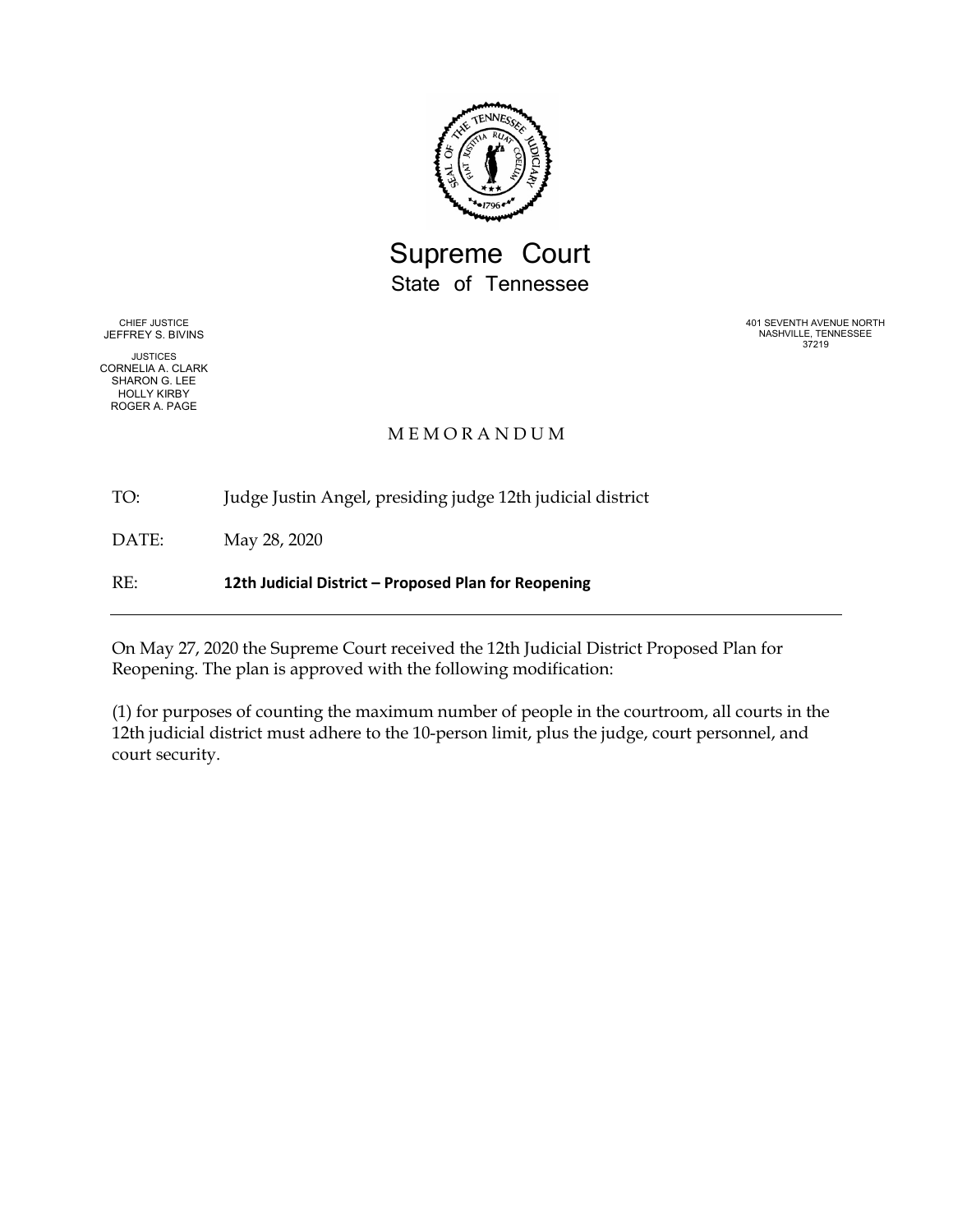# **IN THE TWELTH JUDICIAL DISTRICT COUNTIES OF BLEDSOE, FRANKLIN, GRUNDY, MARION, RHEA AND SEQUATCHIE COURTS OF CHANCERY, CIRCUIT, GENERAL SESSIONS, JUVENILE AND MUNICIPAL COURTS**

**IN RE: COVID-19 PANDEMIC \* SUPREME COURT AUTHORITY, \* ADMINISTRATIVE**

**\* ORDER NO. ADM2020-00428**

#### **COMPRHENSIVE PLAN REGARDING IN-PERSON COURT PROCEEDINGS PURSUANT TO SUPREME COURT ADMINISTRATIVE ORDER NO. ADM2020-00428, AS FILED ON THE 26TH DAY OF MAY 2020**

The Supreme Court of the State of Tennessee has entered Administration Order No. ADM2020-00428 relative to the COVID-19 pandemic. As a part of said Administrative Order, the Chief Justice of the Tennessee Supreme Court has declared a state of emergency for the Judicial Branch of Tennessee. Pursuant to Administrative Order No., ADM2020-00428, as entered on May 26, 2020, the Supreme Court has modified the suspension of in-person Court proceedings. As a part of the aforementioned Administrative Order No. ADM2020-00428, the Supreme Court provided as follows:

- 1. The suspension of jury trials shall remain in effect through Friday, July 3, 2020. Any exceptions must be based on extraordinary circumstances and approved by the Chief Justice.
- 2. Courts should continue to conduct as much business as possible by means other than in-person Court proceedings. Courts are encouraged to continue and even increase the use of telephone, teleconferencing, email, videoconferencing or other means that do not involve in-person contact. All of these methods should be the preferred option over in-person Court proceedings.
- 3. Except as otherwise provided herein, all Courts within a Judicial District shall continue to operate under the guidelines and restrictions set forth in this Court's May 26, 2020, Order until the Chief Justice has approved a written plan for the Judicial District within which the Court is located.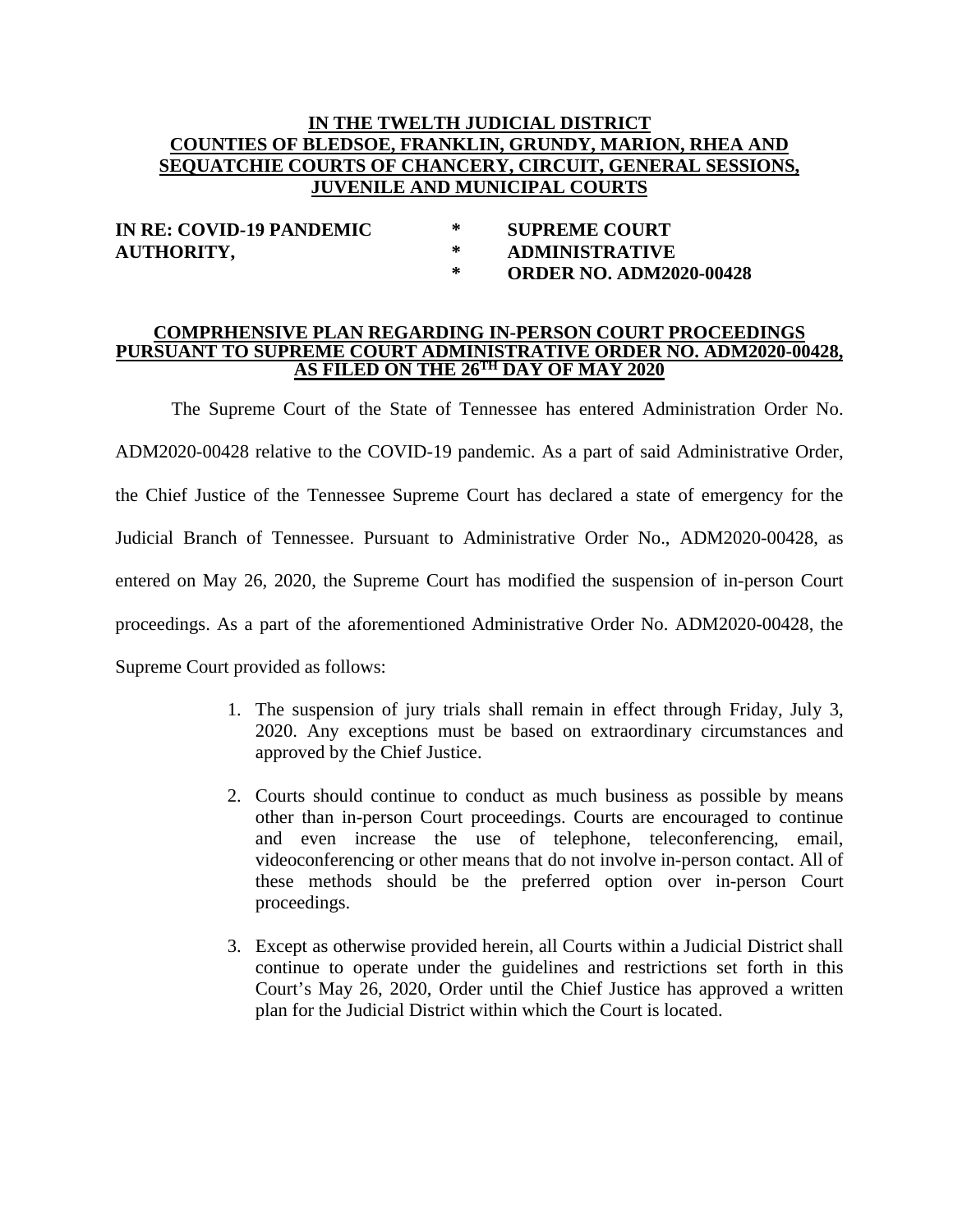4. The Presiding Judge or the designee of the Presiding Judge of each Judicial District, in coordination with a designated Judge or other designee of the General Sessions, Juvenile, and Municipal Courts within each Judicial District, shall develop a comprehensive written plan to gradually begin conducting in-person Court Proceedings (other than jury trials) and some nonemergency matters. Each plan should contain guidelines and restrictions designated to minimize to the greatest extent possible the risks of the spread of COVID-19 from in-person Court proceedings. The written plans may include different guidelines and restrictions for different Courts or counties within a Judicial District. The written plan should include guidelines and restrictions addressing matters including, but not limited to, admission into the Courthouse, limitation of the number of persons in the Courtroom, staggering of hearing times, management of social distancing in the Courthouse and in the Courtroom, and handling of witnesses (e.g. having witnesses remain in their vehicle or place them in separate rooms). The use of personal protection such as face masks, as well as appropriate use of disinfectants, is encouraged in Courthouses to protect Court personnel and the public. Screening measures such as touchless thermometers and health questions relevant to COVID-19 may be used to entry into Courthouses.

In observance of Tennessee Supreme Court Order No. ADM2020-00428, the Courts of

the 12th Judicial District submit this Comprehensive Written Plan regarding in-person Court proceedings. Said plan as set forth below contains guidelines and restrictions designed to minimize to the greatest extent possible the risks of the spread of COVID-19 from in court proceedings. The Courts of the 12<sup>th</sup> Judicial District have worked together to adopt a uniform set of guidelines, rules policies and protocol which may be applicable to all Courts. The Courts of the 12th Judicial District further recognize that significant differences may exist in Court dockets, Courtroom space, costs associated with measures to be taken for remedial and/or preventive action in each county. Said factors and distinctions dictate that general rules for all Courts may not be applicable to all. To that end, the Courts of the  $12<sup>th</sup>$  Judicial District have adopted the following general rules followed by specific rules applicable to each Court.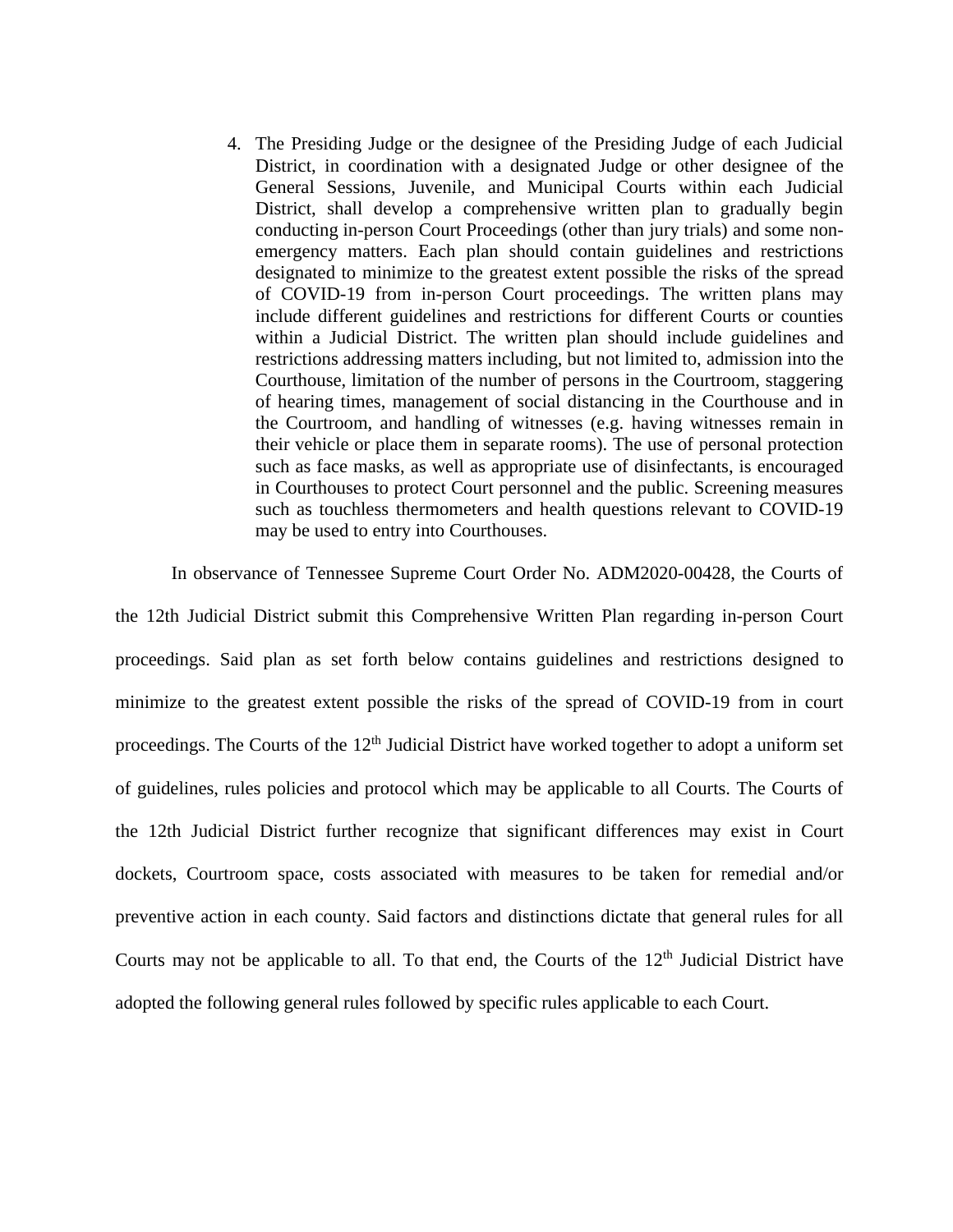#### **SECTION I**

#### **Adoption of Center for Disease Control Recommendations**

In addition to the specific provision set forth below, all Courts of the  $12<sup>th</sup>$  Judicial District adopt as Court rules, policies and procedures the following as recommend by the Center for Disease Control.

1. Tissues and non-touch disposal receptacles will be located on each counsel table and in each Courtroom.

2. Access to bathroom facilities will be made available to litigants and/or witnesses prior to and following Court attendance wherein soap and water for hand sanitation will be available.

3. Alcohol-based hand sanitizer will be made available on all counsel tables, as well as at the entry of all Courtrooms and at the entry point of all Courthouses. Said alcohol-based hand sanitizer will contain at least sixty percent (60%) alcohol.

4. At the commencement and end of each proceeding Judges will encourage all litigants, attendees and counsel to employ proper hand hygiene.

5. At the end of each proceeding, counsel tables will be sanitized.

6. All employees of the Court system will be encouraged to visit the Center for Disease Control coughing and sneezing etiquette and clean-hands webpage.

7. All Courtroom doors will remain open so that litigants, counsel and witnesses who have limited access to the Courtroom can enter and exit the Courtroom without handling or touching doors, door handles or other flat surfaces.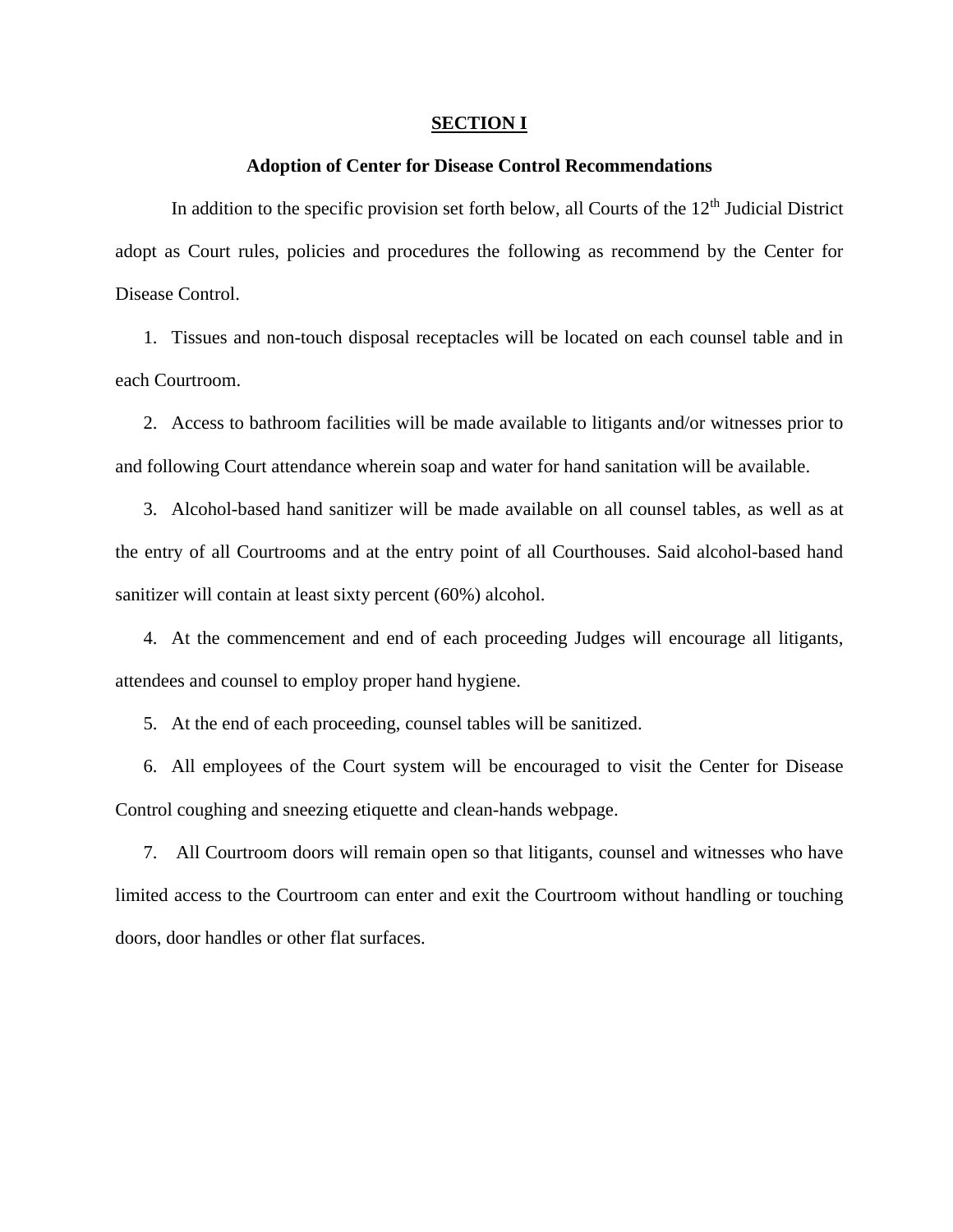8. All courtrooms shall have physical protective barriers to inhibit the transmission of airborne viruses. Barriers shall be constructed where feasible to protect court personnel, litigants, and witnesses. All protective barriers shall be constructed with glass or plexiglass in a fashion so as not to obstruct the vision of court personnel, litigants, witnesses, and the public. All barriers shall have a minimum height of seven (7) feet above the floor level of the person to be protected. All Circuit and Chancery courtroom barriers shall be approved by the presiding judge or his/her designee.

#### **Non-Center for Disease Control Recommendations Adopted by the Courts**

1. Latex disposable gloves will be placed in each Courtroom for use by counsel, litigants and Court personnel. All counsel, litigants and Court personnel will be encouraged to utilize said disposal gloves while sitting at counsel table, executing any necessary Court documents and/or during the handling of any Court paperwork.

2. Facial masks will be used by all Court personnel while in the Courtroom and Judges will encourage all litigants to use facial masks while in the Courthouse or Courthouse grounds.

#### **SECTION II**

# **General Rules for All Courts Within the 12th Judicial District**

1. Admission to all Courthouses will be limited to Court personnel and essential Courthouse employees, those filing matters and/or pleadings with the Clerk of the Court and/or litigants and counsel for scheduled Court hearings.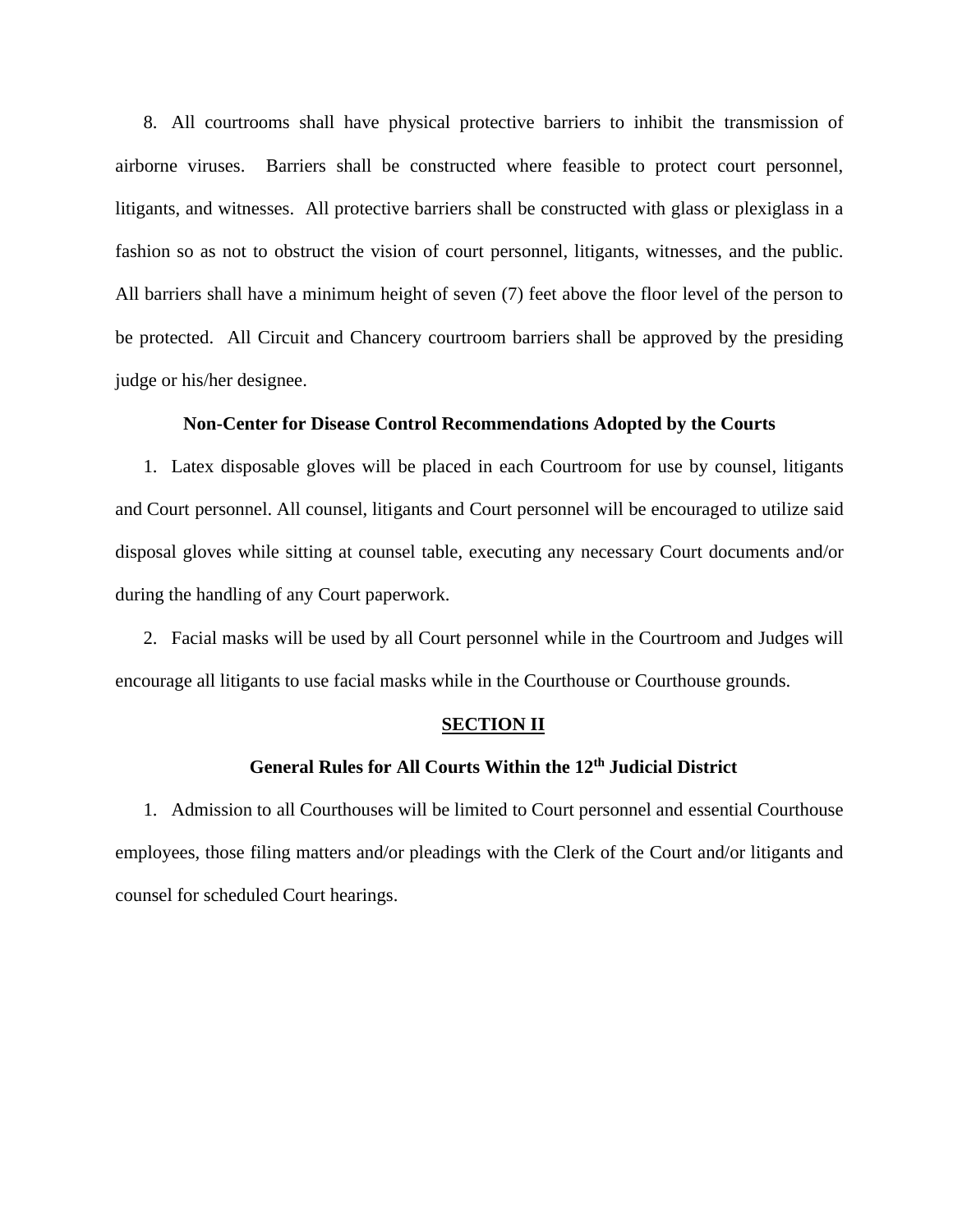2. All Courthouse security at the point of entry and stationed within the Courthouse, as well as all Courthouse personnel entering the Courtroom, shall be provided with facial masks and latex gloves for their protection.

3. Sheriff's Deputies and/or Courthouse security will be located within each Courtroom and will direct individuals gaining entry to the Courtroom to the appropriate and designated places to sit while awaiting their cases to be called.

4. For courthouses with multiple points of entry, there will be a single point of entry used in each Courthouse, which will be staffed by security personnel.

5. At the point of entry into the Courthouse, all persons will advise security personnel of their purpose of the entry into the Courthouse and/or attendance of any legal proceedings.

6. While the size and capacity of each Courtroom within the  $12<sup>th</sup>$  Judicial District may be vastly different, the protocol as established by the Supreme Court regarding a limitation on the number of individuals to be present in any Courtroom is hereby adopted. Each Courtroom shall have a maximum number of fifteen (15) people allowed in the Courtroom at any one time, inclusive of court personnel, attorneys and litigants. Witnesses shall be called singularly and no witness will be allowed to enter the Courthouse until the preceding witness has completed testimony, been released by the Court and left the Courthouse building. The Presiding Judge of each Court will determine the maximum number of individuals who can be seated in each Courtroom, but at no time shall the maximum number exceed that specified above. The presiding Judge of each Courtroom will observe all social distancing requirements and further designate sears for any and all attendees with a minimum of a six (6) foot radius between occupied seats.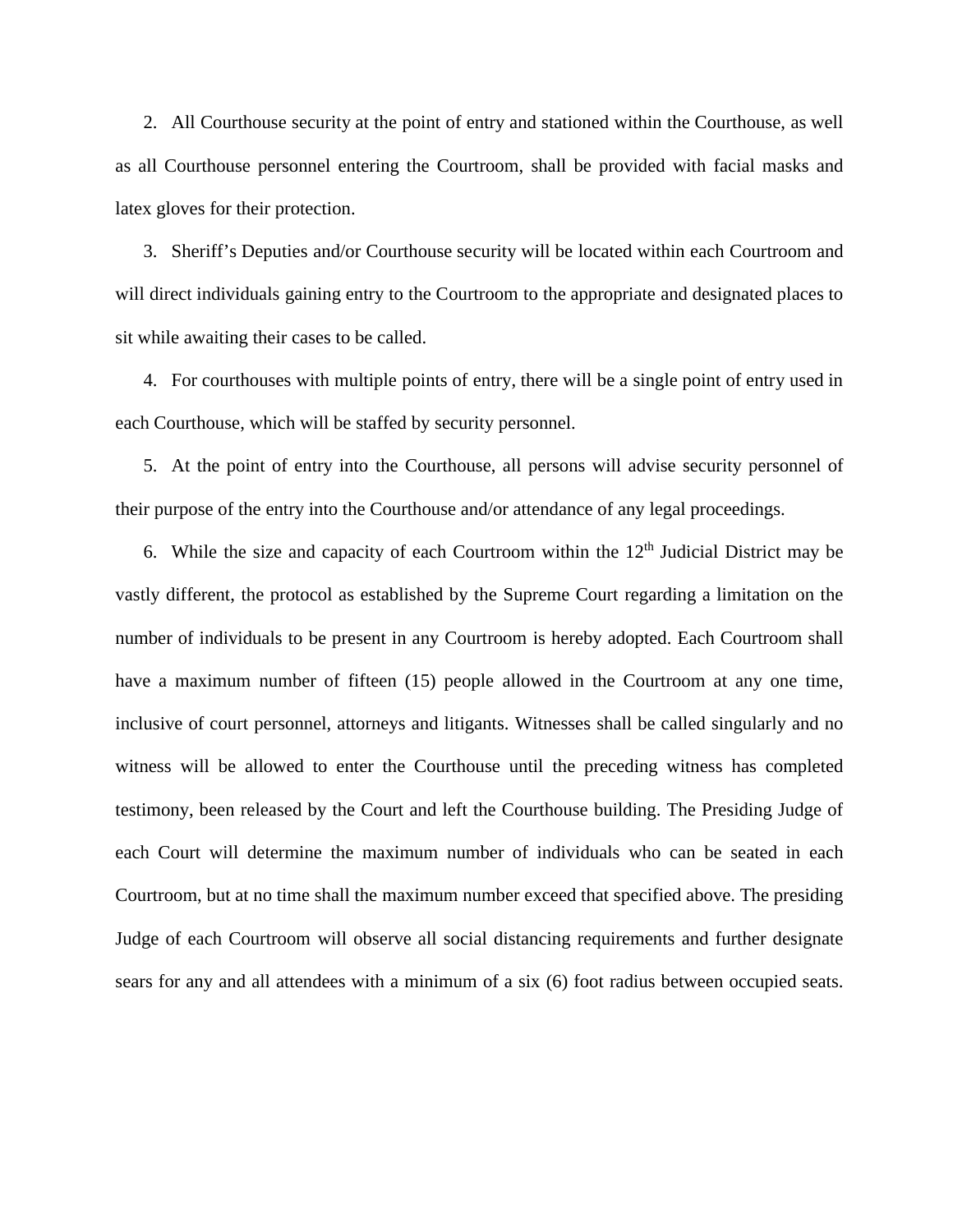All Court officers and Judges will be responsible for insuring social distancing in all Courtrooms and foyers and/or entryways into the Courthouse.

7. All dockets will be administered in a staggered fashion such that no more than fifteen (15) people (litigants and counsel) are allowed in the Courtroom at any one (1) time.

8. Witnesses will only be allowed to enter the Courthouse when notified by Court personnel or their designee. Victims, prosecutors and Defendants will be allowed access into the Courtroom during scheduled times for their Court proceeding. All other individuals who anticipate being called as a witness will check in with the Courthouse security stationed at the point of entry and provide his or her name and cell phone number or contact information will be given to counsel and/or litigants involved in the case and/or a victim witness coordinator. The presiding Judge in each Court may designate a witness waiting room where up to one (1) witness may be stationed pending their being called as a witness.

9. All hearings requiring or allowing in-person attendance will be held with only litigants and their counsel allowed in the Courtroom.

10. In all effort to minimize the number of people entering the Courthouses, Judges and staff will coordinate calendars to avoid large dockets by scheduling matters in multiple courtrooms and seeking assistance from other Judges.

11. Courtroom admission requirements shall not be applied in a manner to preclude counsel from being present during a client's appearance or to preclude media coverage of any proceedings consistent with Rule 30 of the Rules of Tennessee Supreme Court.

#### **SECTION III**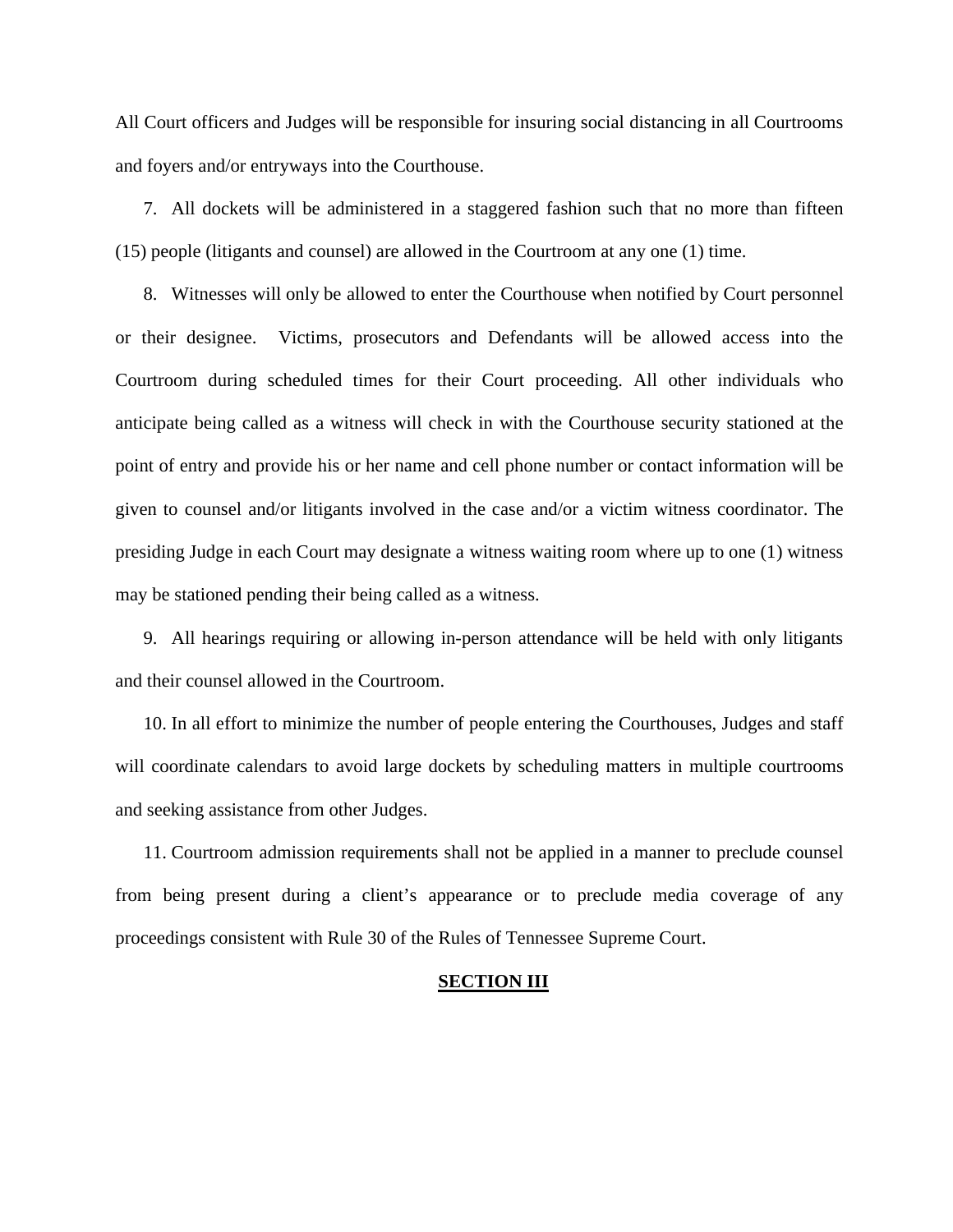#### **Rules Applicable to Circuit Court and Chancery Courts**

#### **General Provisions**

1. All Motions not requiring testimony of witnesses will be required to be heard via zoom or some form of videoconference to alleviate the necessity of counsel and or litigants entering the Courthouse. The Court, upon the scheduling of any and all Motions may exercise its discretion to decide said Motion on the pleadings only. Should the Court prefer to hear arguments relative to said Motion some form of videoconferencing, including but not limited to, Zoom conferencing will be scheduled by the Court.

2. All contested in-person hearings shall be scheduled in thirty (30) minute increments. All litigants and or counsel participating in an in person hearing shall leave the Courthouse immediately upon conclusion of said hearing, at which time litigants for the next scheduled inperson hearing shall be allowed entrance into the Courthouse.

3. The Clerks of each Circuit and/or Chancery Court will maintain a docketing calendar wherein counsel may docket Motion and/or in-person hearings to be scheduled in thirty (30) minute increments. With leave of Court, hearing exceeding one (1) hour may be scheduled and an appropriate Scheduling Order entered.

#### **Criminal Court**

1. To eliminate the necessity of transportation of incarcerated individuals, all arraignments for incarcerated individuals will be conducted via Zoom or some other means of videoconferencing.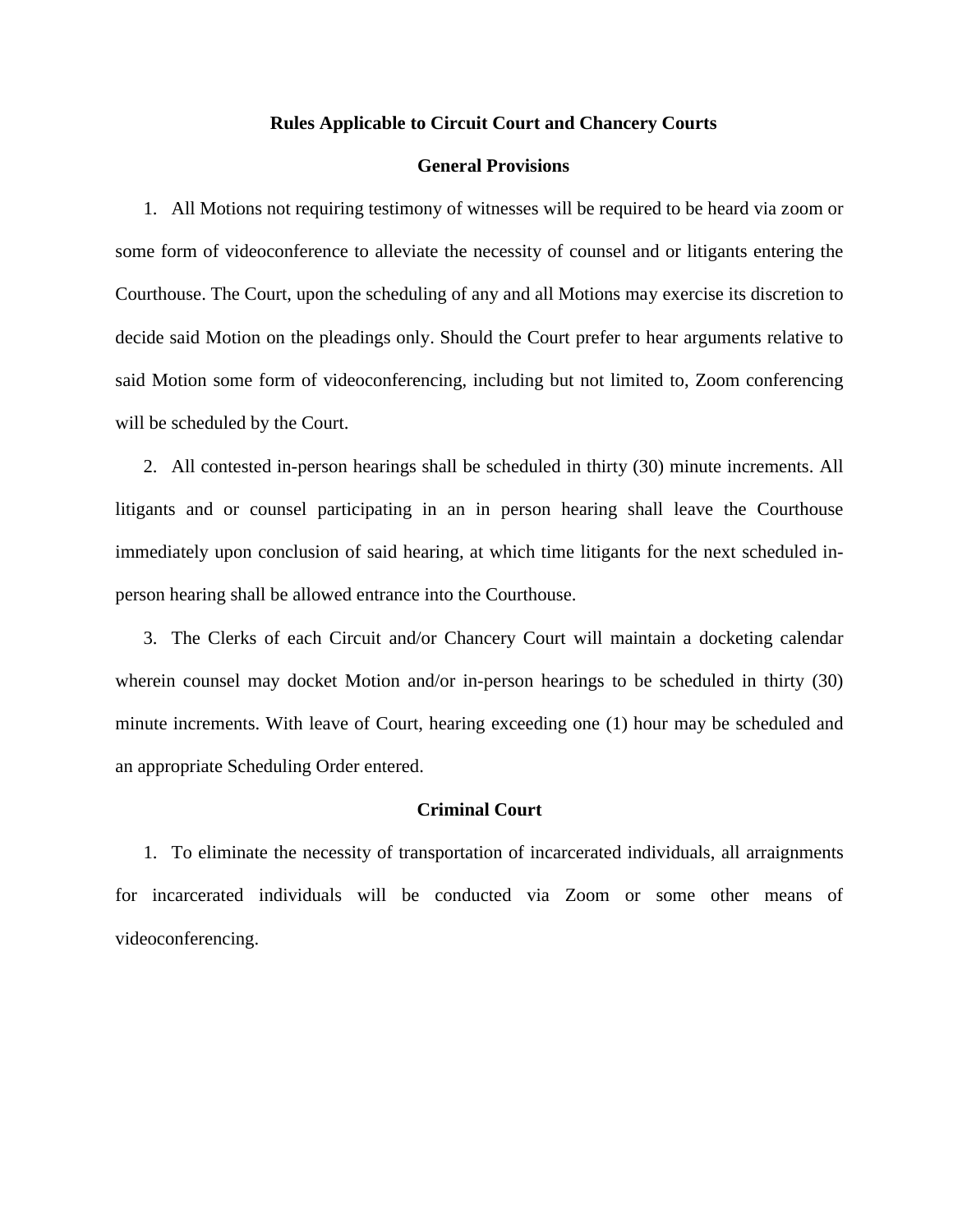2. All arraignments for non-incarcerated individuals shall be staggered in a manner determined by the Presiding Judge to avoid large gatherings of people entering the Courthouse at similar times and to further coordinate social distancing in the Courtroom. The arraignments of non0incarcerated individuals will be staggered such as to observe the Courtroom capacity limitation of no more than fifteen (15) individuals at any one (1) time inclusive of Court personnel.

3. For all non-incarcerated individuals, all plea deadline days which are subject to Scheduling Orders will be held with only lawyers, and Assistant District Attorneys General. All counsel will appear via Zoom and/or some other means of videoconference. If counsel announces a settlement of the criminal case, a separate time and date will be established by the Court for the entry of said plea. All efforts will be made to schedule said plea via videoconferencing or Zoom conference. If at the plea deadline date said case has not been scheduled and counsel agrees that said case need to be set for trial, the Court will establish a trial date and an appropriate Order will be entered.

#### **Domestic Court**

1. Any and all uncontested divorces, whether lodged by self-represented individuals or by litigants represented by counsel, will be approved by some form of teleconference, affidavit or in the discretion of the Judge. Counsel will submit proposed Final Decrees directly to the Judge and have on file a minimum of seven (7) days before any scheduled hearing all Marital Dissolution Agreements and/or proposed Parenting Plans.

#### **Child Support Division**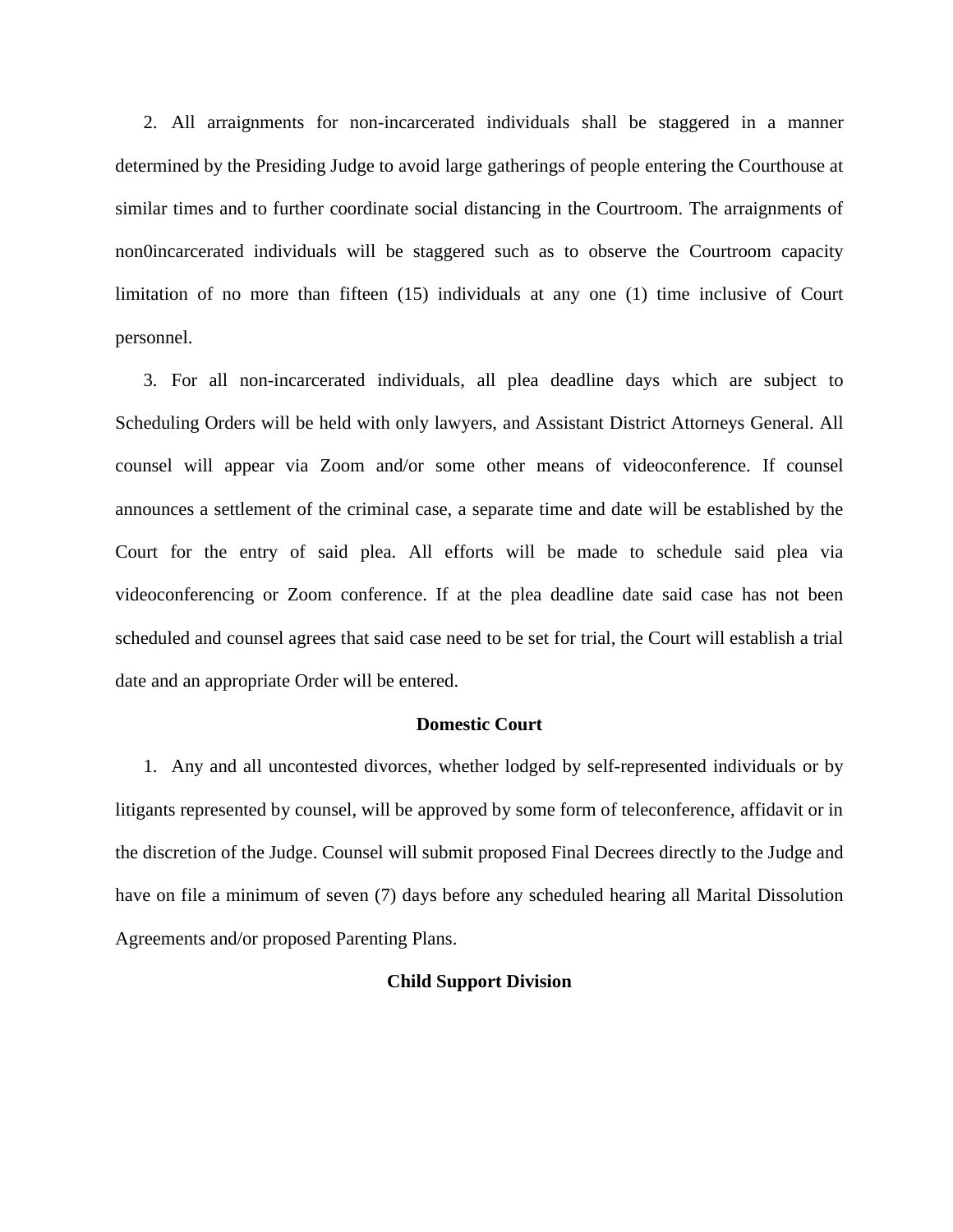- 1. The Child Support Office shall, to the extent possible, seek to limit the number of cases scheduled for each docket by dismissing all reviews and enforcement proceedings in which payments have been received either by income assignment, substantial income tax refund intercepts, and intercepts of stimulus payments.
- 2. Litigants in establishment and modification cases shall have the opportunity prior to the scheduled court date of participating in a telephonic settlement conference with an Assistant District Attorney of the Child Support Division as scheduling permits. If the case is settled in the telephonic conference and the litigants sign an agreed order that is subsequently approved and signed by the Child Support Magistrate and confirmed by the Judge or Chancellor in which the case is filed, the parties will not have to appear for an in-person court hearing before the Child Support Magistrate.
- 3. Child Support Court Dockets will be divided into a morning session and an afternoon session to relieve congestion at or around the courthouse or justice center.
- 4. All persons having business with the Court must sign in at the lobby or entrance way to the Courthouse or Judicial Center and provide their telephone numbers. Upon signing-in, the litigants and the litigants' witnesses must return to their vehicles and remain in their vehicles until they are called by a Clerk or Court Officer to enter the courtroom. No children will be allowed in the Courthouse or Judicial Center except in exceptional circumstances.
- 5. No one will be allowed in the courtroom unless they are present for official court business. Other people accompanying the litigants, such as family members, spectators, and the like, must remain in their cars or outside the Courthouse or Judicial Center.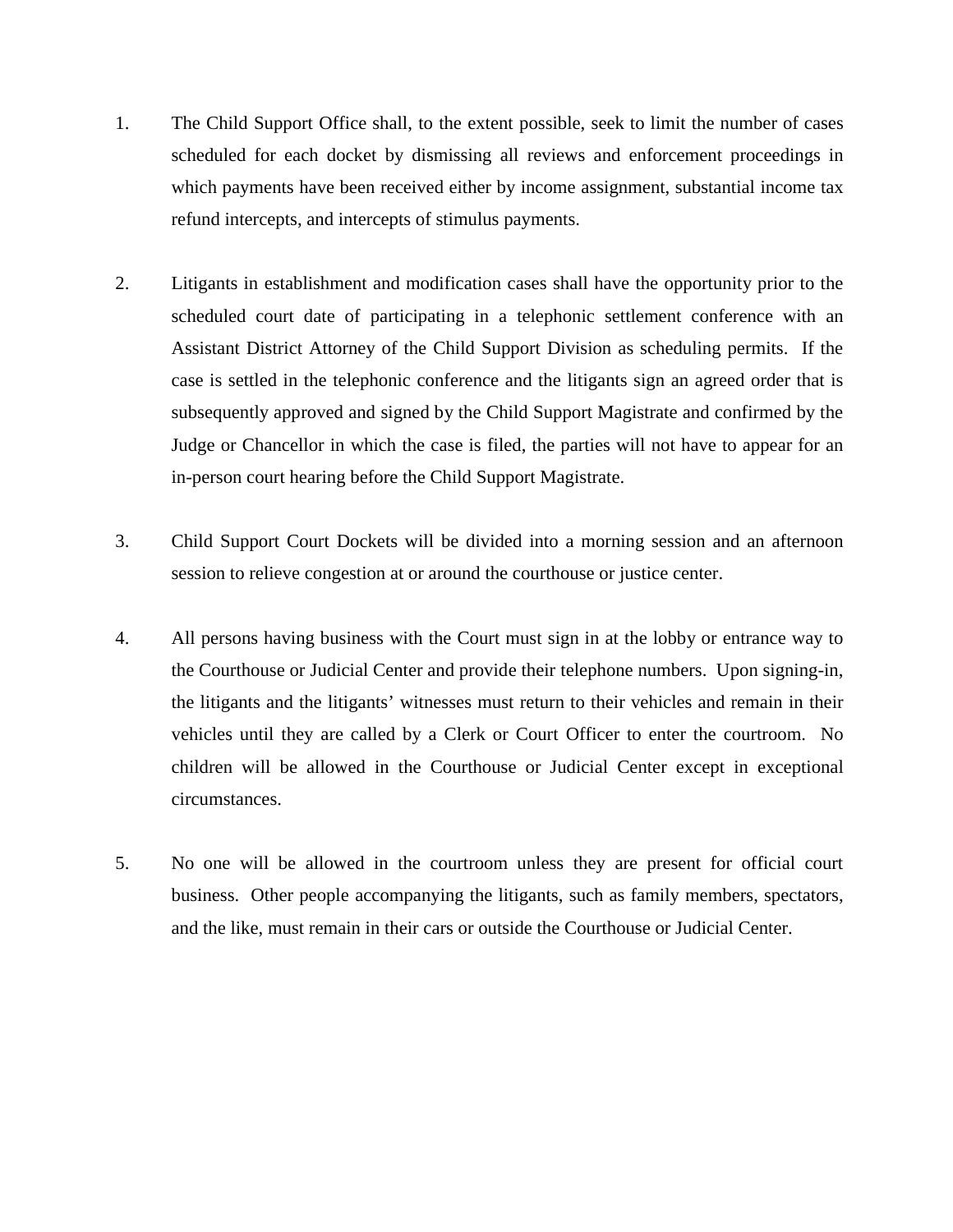- 6. Only attorneys, litigants and witnesses (when witnesses are called to testify and only when witnesses are to testify) will be allowed to enter the Courthouse or Judicial Center and courtroom, and such attorneys, parties and witnesses will be notified by the Clerk or a Court Officer directly or by telephone to enter the courtroom.
- 7. The Child Support Division suggests that every person prior to entering the Courthouse or Judicial Center be scanned by an infrared thermometer (subject to the availability of such thermometers and the availability of qualified persons to operate them).
- 8. The use of face coverings covering the mouth and nose of all persons entering the courtroom is strongly encouraged.
- 9. All persons entering the courtroom will be required to maintain at all times at least a sixfoot distance from all persons in the courtroom.
- 10. No more than ten (10) persons (excluding the Child Support Magistrate, the Clerk, the Assistant District Attorney General, caseworkers from the Child Support Office, and Court Officers) will be allowed in the courtroom seating area and the well of the courtroom. Such ten (10) persons include litigants and other necessary parties. Such individuals will be directed to areas within the courtroom by the Clerk or Court personnel and shall remain seated in assigned seats until called to testify.
- 11. Podiums and workspaces shall be sanitized periodically throughout the day. Hand sanitizers shall be available in every courtroom.

#### **Grand Jury**

1. The Grand Jury for each county of the  $12<sup>th</sup>$  Judicial District Counties shall continue to conduct Grand Jury business observe all appropriate social distancing guidelines. All Grand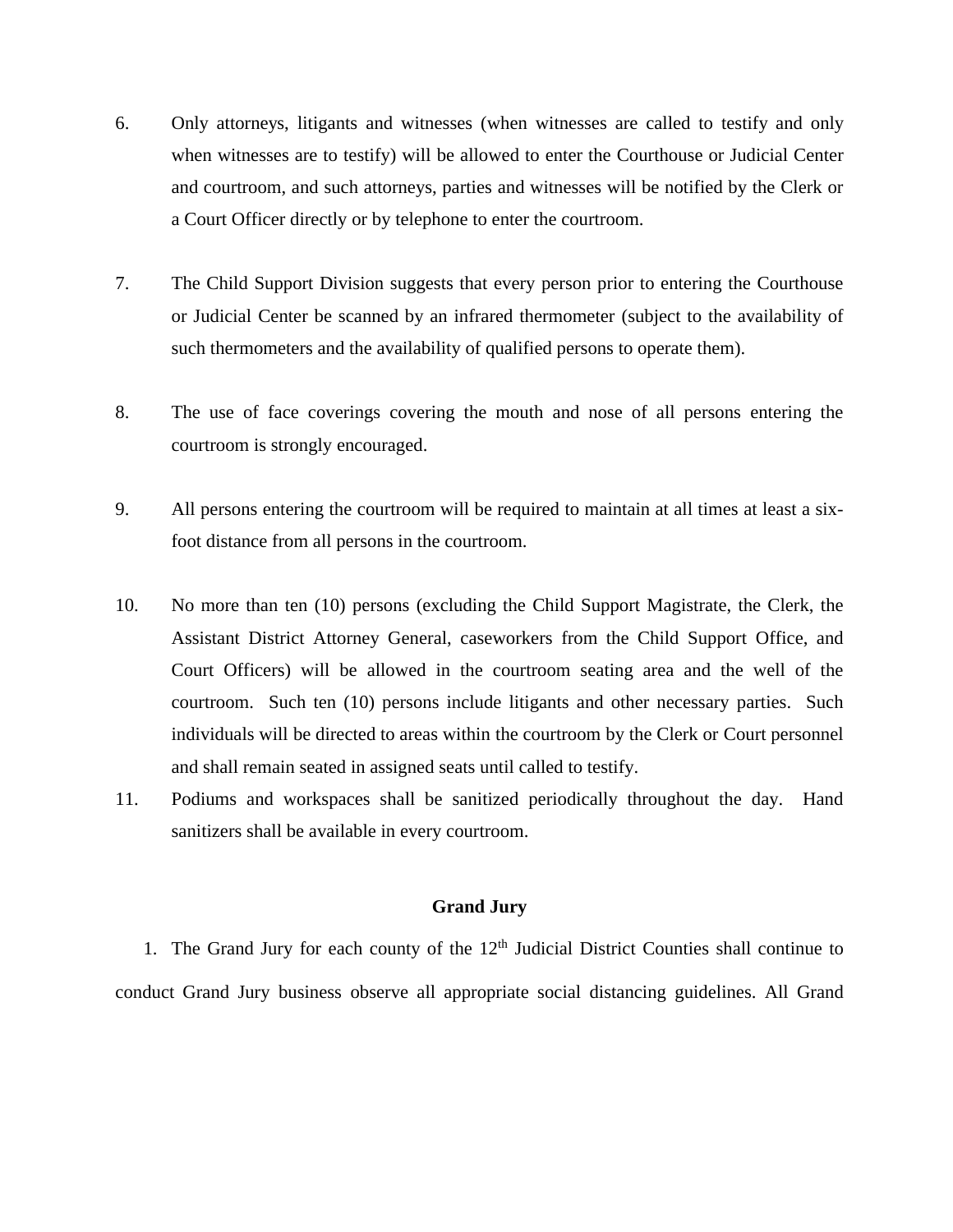Juries will meet in the largest available Courtroom in each county. The largest Courtroom in each county will accommodate all Grand Jurors with more than a six (6) feet radius surrounding each Grand Juror. All witnesses to testify before the Grand Jury will enter through a door not available or not used by the Grand Jurors, Proceed to a podium in close proximity to the Judge's bench (yet more than six (6) feet in distance), which is significantly outside of any six (6) foot radius of any Grand Juror. The District Attorney General and/or his designee will be responsible for insuring that appropriate distancing is maintained at all times during any Grand Jury session. Each Grand Juror will be assigned a designated and marked seat during each and every Grand Jury session with appropriate social distancing available between each and every designated seat.

#### **SECTION IV**

## **Generals Sessions and Juvenile Courts Within the 12th Judicial District**

The General Sessions and Juvenile Judges for the Twelfth Judicial District, to wit Thomas C. Faris, Marshall (Mark) A. Raines, Jr., William (Trey) R. Anderson, III, L. Thomas Austin, J., Shannon Garrison, Ronnie J. T. Blevins, II, and Howard L. Upchurch hereby submit the following Plan for in person court proceedings during the COVID-19 pandemic, as directed by the Tennessee Supreme Court in the Court's April 24, 2020 Order:

1. In person civil and domestic relations trials shall be suspended through May 31, 2020 in accordance with the Orders of the Supreme Court issued March 13, 2020 and April 24, 2020, with the exception of (a) proceedings related to relief from abuse including but nor limited to orders of protection, (b) proceedings related to emergency child custody orders, (c) Department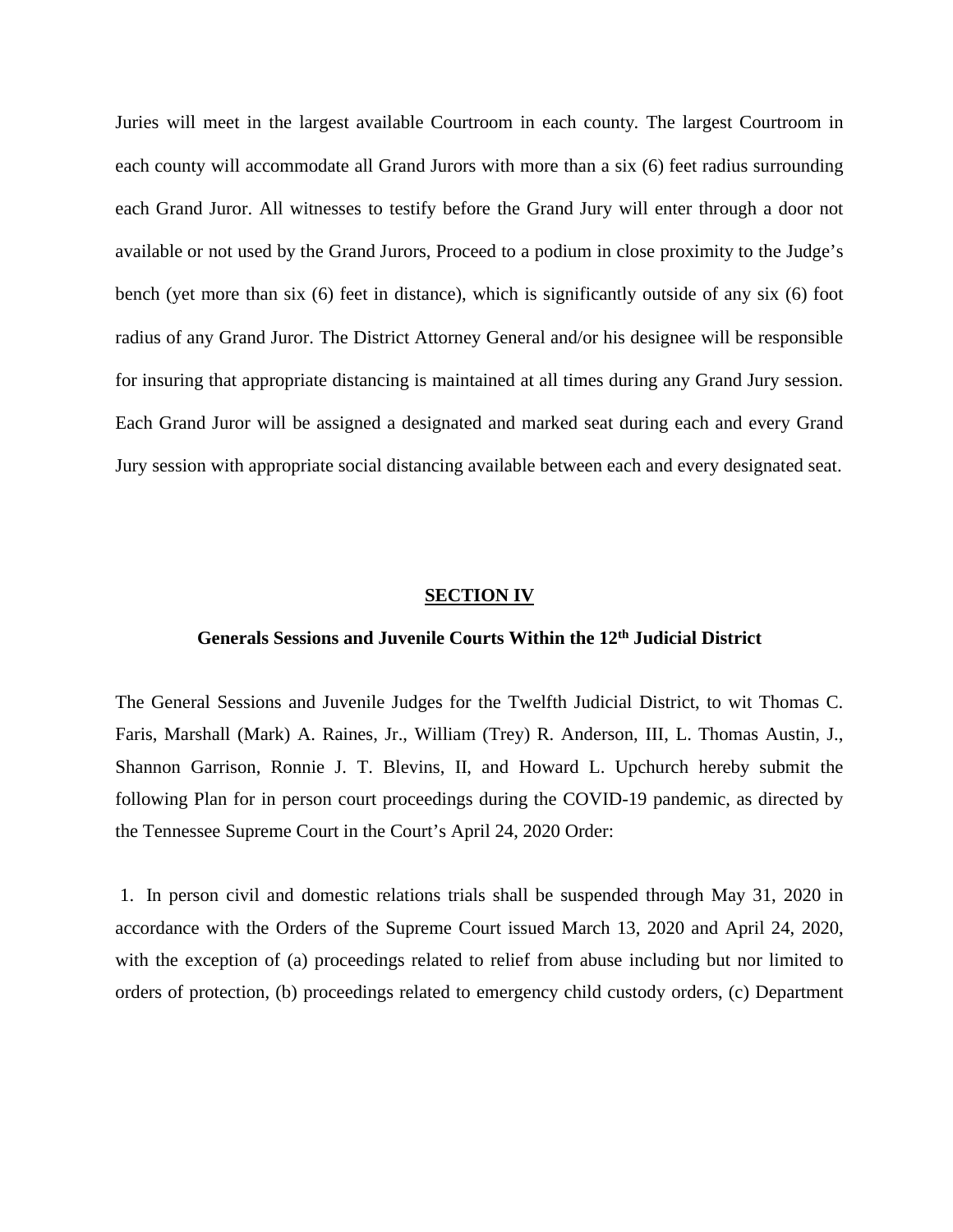of Children's Service emergency matters related to child protection, proceedings related to petitions for temporary injunctive relief, (e) proceedings related to emergency mental health orders, and (f) proceedings related to emergency protection of elderly or vulnerable persons. The General Sessions and Juvenile Courts shall continue to conduct as much business as possible by means other than in person court proceedings, including through the use of telephone, teleconferencing, email, video conferencing or other means that do not involve in person contact. In addition, reasonable proposals submitted by parties and/or their counsel to minimize the number of individuals present for in person proceedings and/or which provide protection for participants including the Court and related staff shall be considered and acted upon promptly by the respective Judges of each Court.

2. All in person criminal proceedings shall be suspended through May 31, 2020 with the exception of proceedings necessary to protect constitutional rights of criminal defendants including bond related matters and plea agreements for incarcerated individuals. Courts shall continue to use telephone, teleconference, email, video conferencing or other means that do not involve in person contact when possible to conduct proceedings necessary to protect such constitutional rights of criminal defendants. In addition, each County's General Sessions and Juvenile Courts shall conduct in person proceedings commencing no earlier than May 12, 2020 and through May 31, 2020 for the purpose of scheduling, including to set trials on the merit and preliminary hearings, on assigned dates certain following May 31, 2020:

(a) No one will be allowed in the courtroom unless they are present for official court business. Other people accompanying these individuals, such as family members, spectators and the like must remain in their cars or outside the building;

(b) All such persons having business with the Court must sign in at the lobby or entrance way to the court building and remain in their vehicle or outside the building in other areas until called by the Clerk or a Court Officer to enter the courtroom;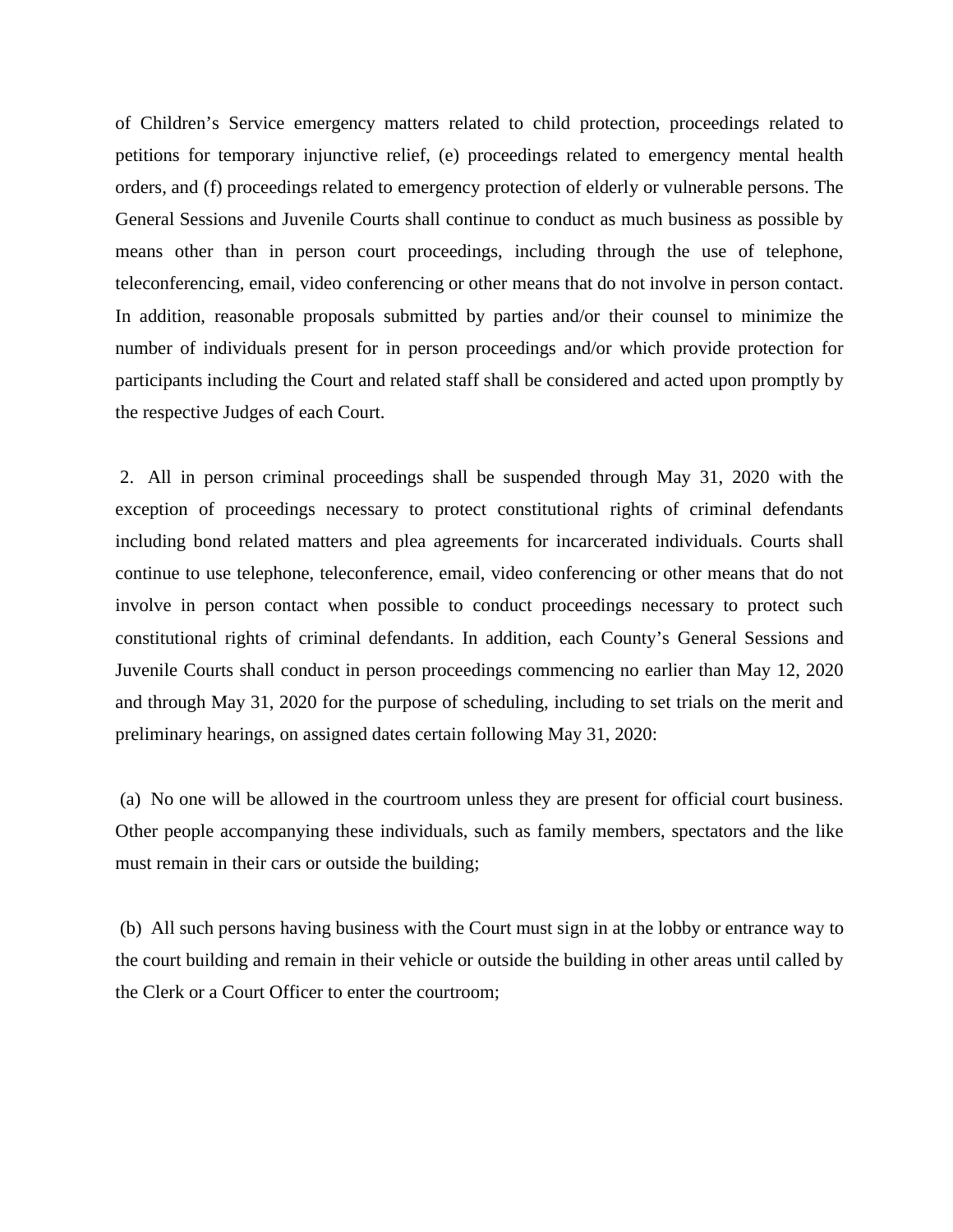(c) Only attorneys, parties and witnesses (when the witnesses are called and only when witnesses are to testify) will be allowed to enter the court building and courtroom, and such attorneys, parties and witnesses will be notified by a Clerk or Court Officer directly or by telephone when to enter the building;

(d) The use of face coverings for all persons entering the courtroom to cover the persons nose and mouth is strongly encouraged;

(e) All persons entering the courtroom are required to maintain at least a six foot distance from other persons and at all times while inside the courtroom;

(f) No more than ten (10) persons, excluding the Judge, a Clerk, and Court Officers, will be allowed in the courtroom seating area and the well of the courtroom. Such ten (10) persons include defendants, victims and other necessary parties. Such individuals shall be directed to areas within the courtroom by the Clerk or Court personnel and shall remain seated in assigned seats until called by the Court. Prior to entering the court building, the Judges suggest that each individual be scanned by Medasource infrared thermometer (subject to the availability of such thermometers and the availability of qualified individuals to check the temperature of each person by these thermometers). After each person is seated in the courtroom, each individual will be called to the podium in numerical order. After his or her matter is concluded, each individual will leave the courtroom through a designated area (such as the jury room/etc.) if possible, rather than the door in which these individuals have entered;

(g) These Judges anticipate the business associated with these ten (10) individuals shall be concluded with a range of fifteen (15) to forty-five (45) minutes. As such, all individuals present for Court shall be assigned a time on a docket prepared and posted at the entrance way to the Court building prior to the commencement of that day's proceedings;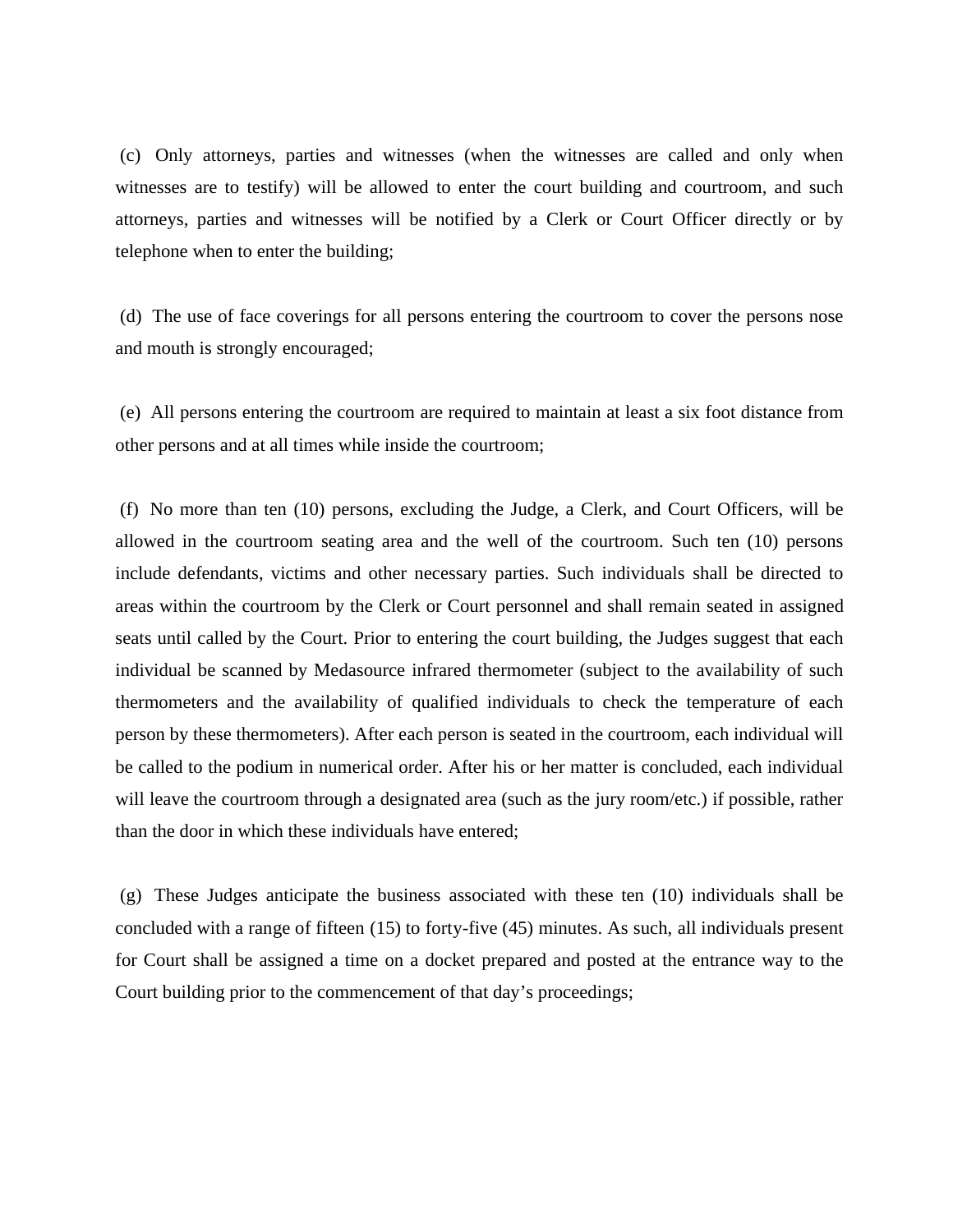(h) Absolutely no children will be allowed in the court building unless the child is a testifying witness or a party to a juvenile proceeding. The child will remain outside the courtroom until called into the courtroom and shall immediately depart at the conclusion of the proceedings;

(i) Prior to each day's session of in person court proceedings, the Assistant District Attorney assigned to the respective courts shall contact the Public Defender's Office and attorneys that have clients scheduled to appear before the Courts to determine whether any aspects of the matters pertaining to individuals with matters before the Court can be resolved. The Assistant District Attorney is encouraged to discuss each matter with law enforcement officers or victims via telephone prior to the scheduled appearance date. The Public Defender and attorneys are encouraged to discuss matters related to cases with all inmates and clients via telephone or, if necessary, in person prior to the scheduled court appearances;

(j) All attorneys shall contact the Clerk to verify that his or her cases are on the docket at least twenty-four (24) hours prior to each in person court date, and determine the time in which his or her client will be required to appear;

(k) Attorneys are encouraged to remain outside the court building until his or her cases are before the Court. Attorneys shall be notified by the Clerk or Court personnel when it is time to enter the Court building. Every effort will be made to hear all cases at one time for attorneys that have multiple cases on each court date, in an effort to eliminate the necessity of multiple entrances in and to the building;

(l) Plea proceedings will be conducted individually and when cases are called before the Court. In the event the Assistant Attorney General and/or defense counsel are unable to reach a plea or dispositional agreement thereby resulting in the necessity for a hearing, defense counsel and the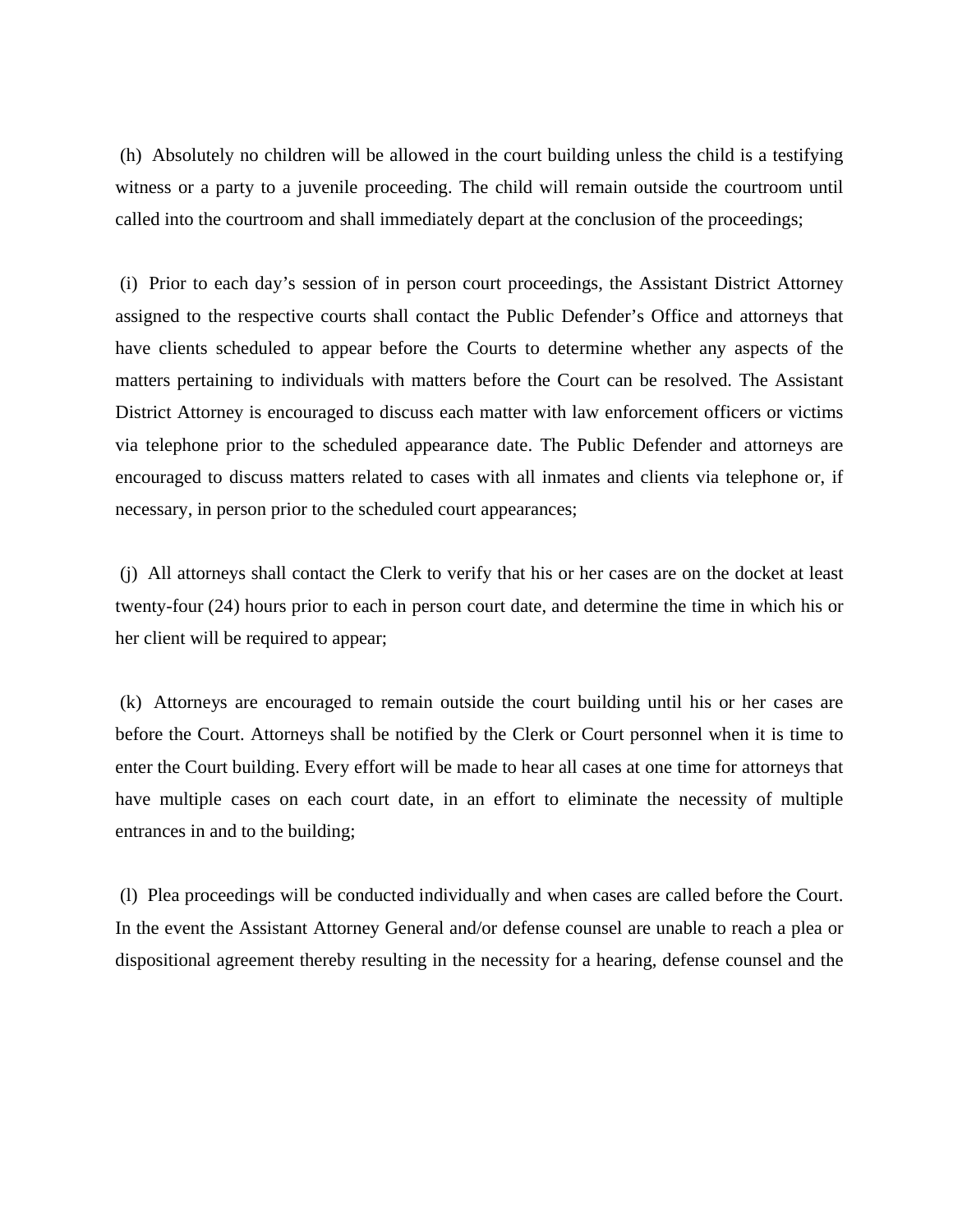Assistant District Attorney shall contact the Court for the assignment of a specific time to appear and conduct the hearing. Such hearings will be placed at the end of each day's docket;

(m) All law enforcement officers shall verify with the Clerk and the Assistant District Attorney General whether their appearance for proceedings are necessary. All law enforcement officers required to physically appear for Court proceedings shall remain in their vehicles or outside the Court building until notification by the Clerk;

(n) The use of disinfectants shall be administered by the Sheriff, and , if possible, between each block of ten (10) proceedings;

(o) Each juvenile case shall be heard individually and with only the child, the child's parent and guardian, and necessary Department of Children's Services officials, lawyers, mental healthcare workers, school officials and DCS workers related to the child's case to be in the courtroom during the proceedings;

(p) All Juvenile Court review hearings other than those required by statute, rule or regulation and/or the Department of Children's Services shall be scheduled for the months or July, August and September, including truancy cases. If necessary and truancy boards are convening, truancy cases may be reviewed again by the Truancy Board.

#### **Rules Applicable to all Municipal Courts**

The Municipal Court Judges for the Twelfth Judicial District, to wit: Edward Boring, Cam Cameron, Jace Cochran, M. Keith Davis, Robert F. Davis, Trudy Edwards, Charles Jenkins, Jr., Marshall (Mark) A. Raines, Jr., C. Nicole Campbell-Rogers, Bradley D. Sherman, John M. Stewart and Andrew F. Tucker, hereby submit the following Plan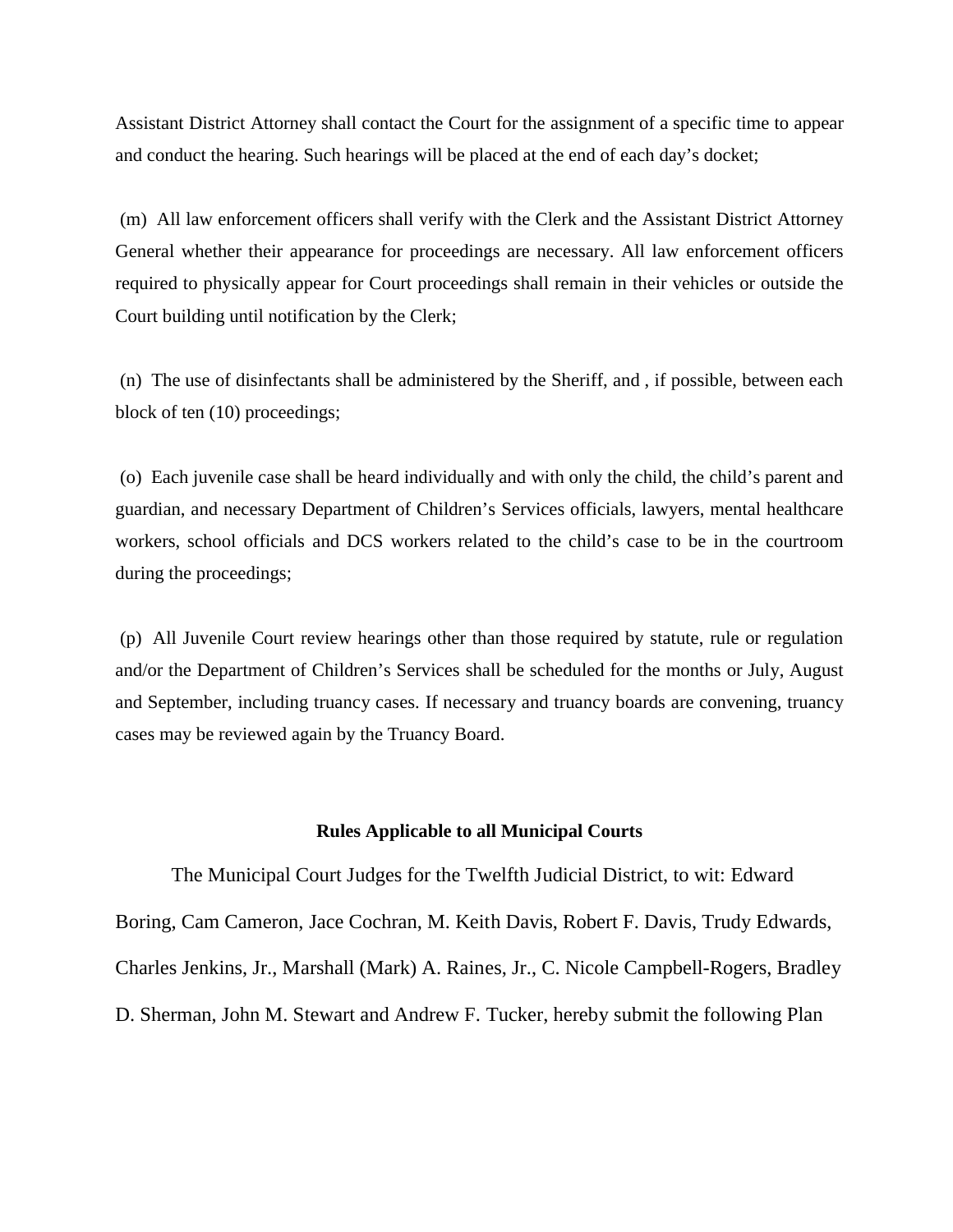for in person court proceedings during the COVID-19 pandemic, as directed by the

Tennessee Supreme Court in the Court's April 24, 2020 Order:

1. In-person civil proceedings shall be suspended through May 31, 2020 in accordance with the Orders of the Supreme Court issued March 13, 2020 and April 24, 2020, with the exception of those proceedings that are set forth in the above-referenced Orders. The Municipal Court Judges shall continue to conduct as much business as possible by means other than in-person court proceedings, including the use of telephone, teleconferencing, email, video conferencing, use of drive-thru windows, protected windows in clerk offices or other means that do not involve direct in-person contact. In addition, reasonable proposals submitted by parties and/or their counsel to minimize the number of individuals present for in person proceedings and/or which provide protection for participants including the Court and related staff shall be considered and acted upon promptly by the respective Judge of each Court.

2. To the extent a Municipal Court has concurrent jurisdiction with General Sessions Court, the Judge will consider and follow the guidelines proposed by the General Sessions Judges of the Twelfth Judicial District, as may be applicable.

3. Municipal Courts shall conduct in-person proceedings commencing no earlier than June 1, 2020. For the purpose of scheduling, including to set trials on the merits and hearings, Judges will use the following as guidelines: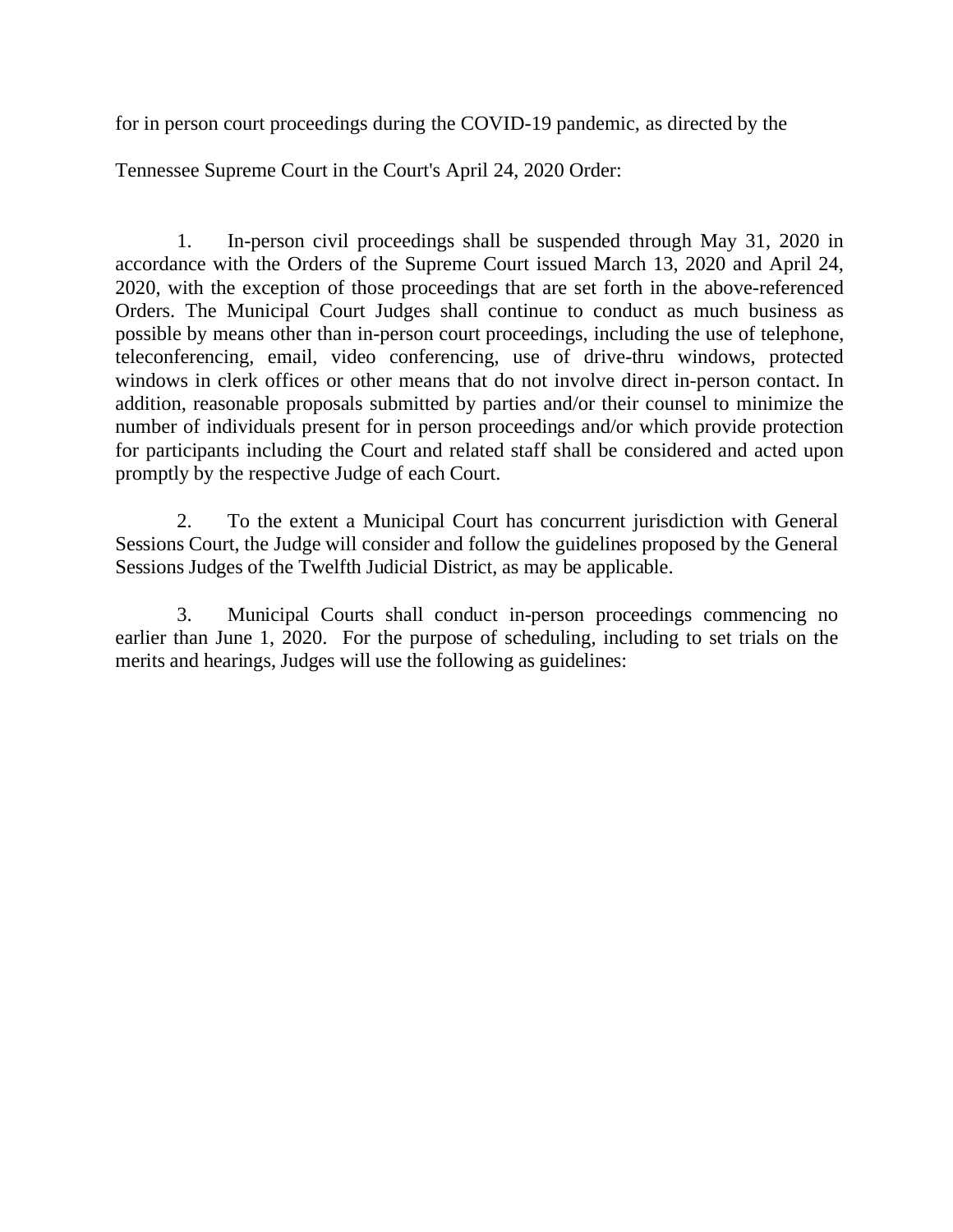(a) No one will be allowed in the courtroom unless they are present for official court business. Other people accompanying these individuals, such as family members, spectators and the like must remain in their vehicles or outside the building;

(b) All such persons having business with the Court must, as the Judge determines: (i) answer a docket call via in-person, mobile telephone application or other method adhering to Center for Disease Control ("CDC") or State of Tennessee Department of Health ("DOH") recommendations, as may be applicable; or (ii) sign in at the lobby or entrance way to the court building and remain in their vehicle or outside the building in other areas until called by the Clerk or a Court Officer to enter the courtroom;

(c) Only attorneys, parties and witnesses (when the witnesses are called and only when witnesses are to testify) will be allowed to enter the court building and courtroom, and such attorneys, parties and witnesses will be notified by a Clerk or Court Officer directly or by telephone when to enter the building;

(d) The use of face coverings for all persons entering the courtroom to cover the persons nose and mouth is strongly encouraged; however, each Judge may require face coverings depending on their individual courtroom and building requirements to ensure safety and compliance with all CDC or DOH recommendations, as applicable.

(e) All persons entering the courtroom are required to maintain at least a six foot distance from other persons and at all times while inside the courtroom;

(f) No more than ten (10) persons, excluding the Judge, a Clerk, and Court Officers, will be allowed in the courtroom seating area and the well of the courtroom. Such ten (10) persons include defendants, victims and other necessary parties. Such individuals shall be directed to areas within the courtroom by the Clerk or Court personnel and shall remain seated in assigned seats until called by the Court. Prior to entering the court building, the Judges may suggest, that each individual be scanned by infrared thermometer (subject to the availability of such thermometers and the availability of qualified individuals to use such devices to check the temperature of each person by these thermometers). After each person is seated in the courtroom, each individual will be called to the podium in numerical order. After his or her matter is concluded, each individual will leave the courtroom through a designated area (such as the jury room/etc.) if possible, rather than the door in which these individuals have entered;

(g) Absolutely no children will be allowed in the court building unless the child is a testifying witness or a party to a juvenile proceeding. The child will remain outside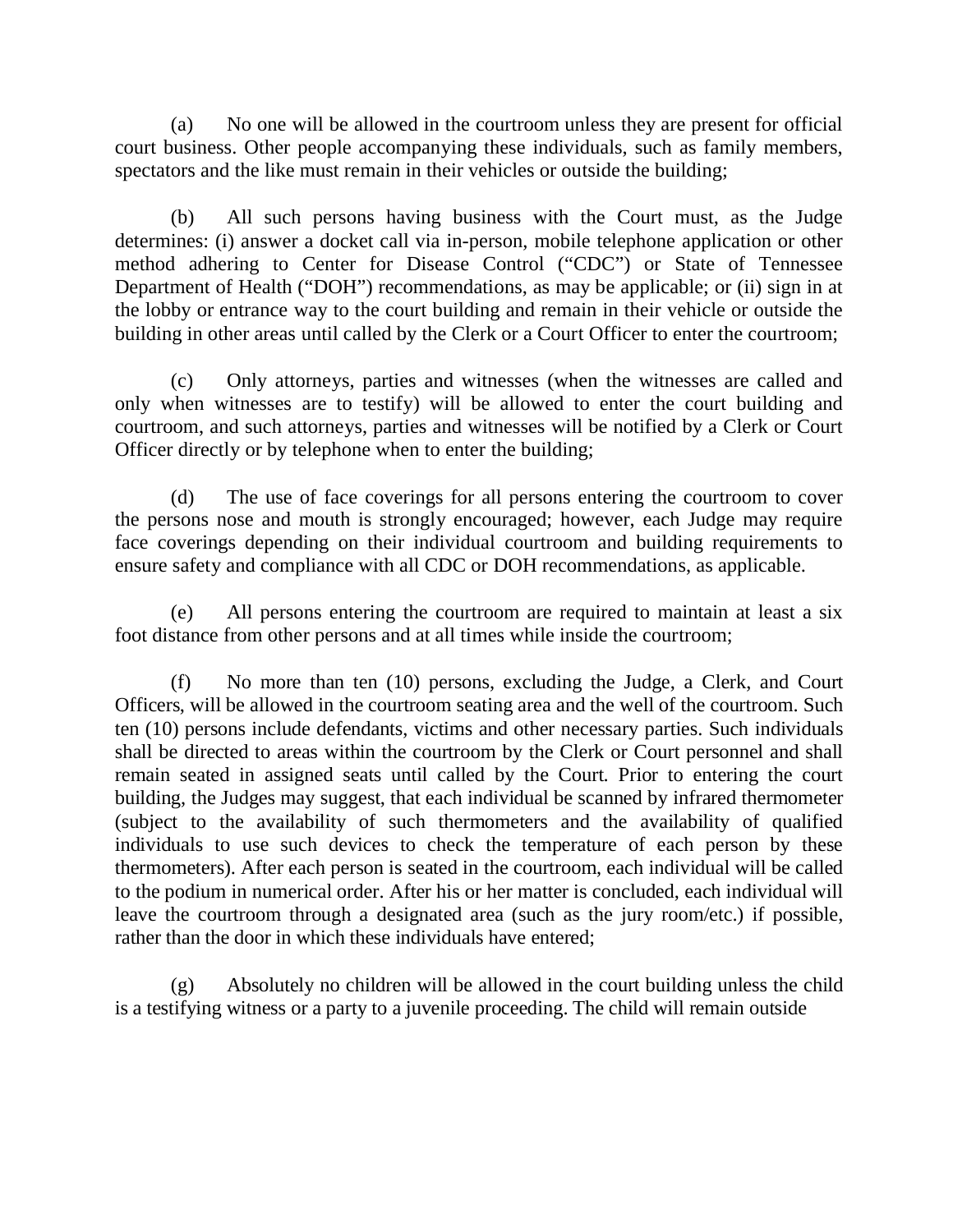the courtroom until called into the courtroom and shall immediately depart at the conclusion of the proceedings;

(h) All attorneys shall contact the Clerk to verify that his or her case(s) is/are on the docket at least twenty-four (24) hours prior to each in person court date, and determine when his or her client will be required to appear;

(i) Attorneys are encouraged to remain outside the court building until his or her cases are before the Court. Attorneys shall be notified by the Clerk or Court personnel when it is time to enter the Court building. Every effort will be made to hear all cases at one time for attorneys that have multiple cases on each court date, in an effort to eliminate the necessity of multiple entrances in and to the building;

(j) All law enforcement officers shall verify with the Clerk and the City Attorney, if applicable, whether their appearance for proceedings are necessary. Unless acting as a court officer, all law enforcement officers required to physically appear for Court proceedings shall remain in their vehicles or outside the room where Court is being held until notification to enter by the Clerk;

(k) The use of disinfectants in the courtroom shall be administered by municipality personnel, and, if possible, between each block of ten (10) proceedings; and

(l) The provisions set forth above are the minimum standards for all courts, however, any of the above provisions may be modified by the individual Judge depending upon the structure and layout of their courtrooms and buildings, or the use of alternate rooms in the building(s) to ensure the safety of all occupants and ensure that all OSHA, CDC and/or DOH recommendations and guidelines are followed for Covid-19 compliance.

### **Conclusion**

The Courts of the  $12<sup>th</sup>$  Judicial District have worked in coordination with each other relative to the submission of this Comprehensive Plan. The Courts of the 12<sup>th</sup> Judicial District will continue to work in coordination with each other to afford litigants the greatest social distancing available in each and every Courtroom observing as a minimum standard the Center for Disease Control recommended social distancing practice. The Courts of the 12<sup>th</sup> Judicial District, recognizing that protecting the health, safety and welfare of the public as well as

<sup>1.</sup> All Circuit, General Sessions and Juvenile Judges met jointly in an effort to first develop a uniform set of rules, policies and protocols applicable to all Courts within the \_\_\_\_\_ Judicial District.